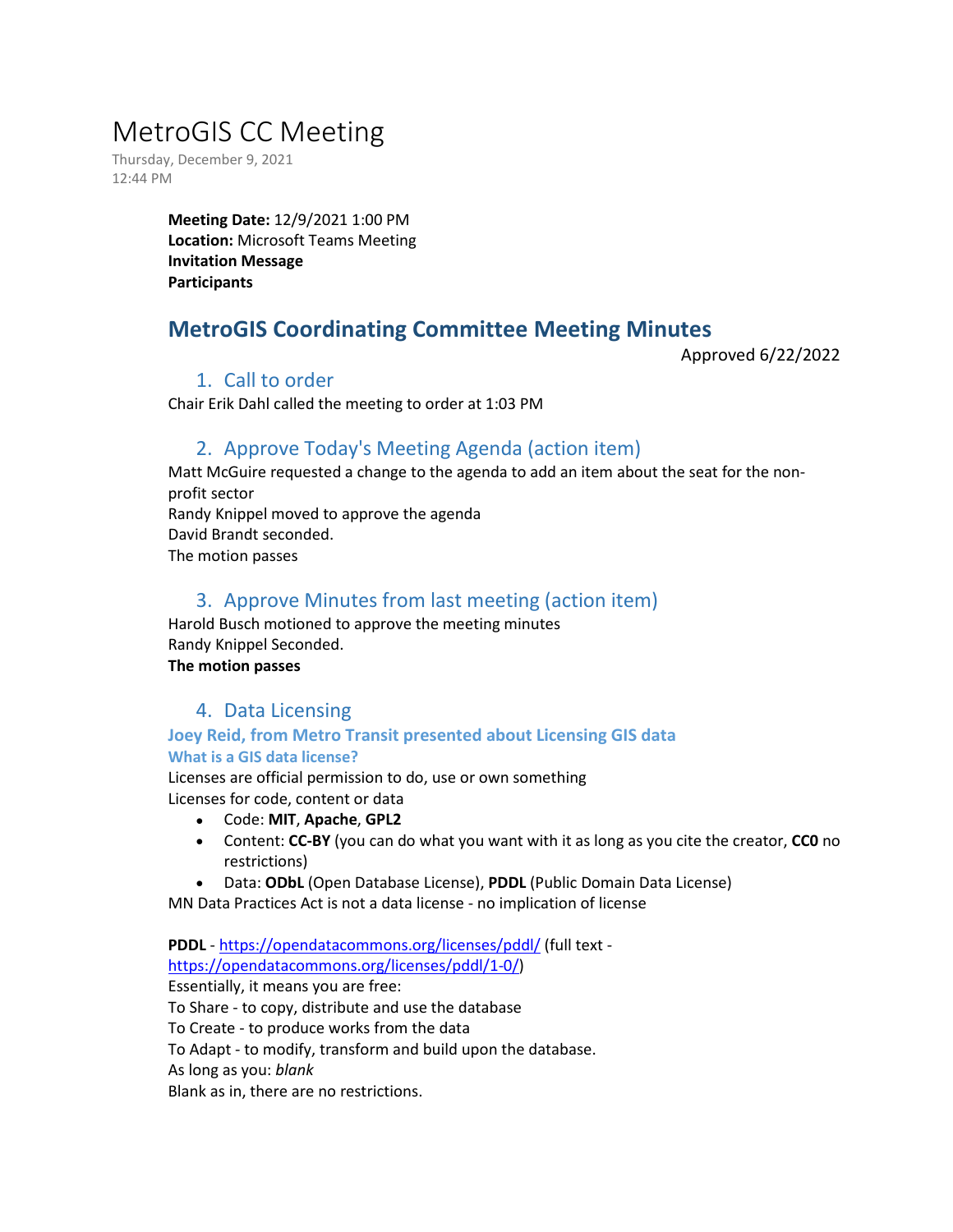The license explicitly dedicates content to the public domain and it cannot be revoked. This is the most extreme license available.

Why license when we have the MN Data Practices Act? The MN Data Practices Act allows for the placement of restrictions on subsequent use of the data, such as on derivative datasets, copies and distribution.

Placing a license on GIS Data reduces uncertainty, provides clarity and simplicity. You can know at a glance what the restrictions are. It also provides for the opportunity to attribute the data, and expressly deny warranty.

A concern: End users can't accept license agreements on behalf of their employers. Our strategy at the Council is to preapprove some licenses.

Questions:

Q: Pete Wiringa - Are there any existing licenses on the Geospatial Commons? Anything else in play at this point?

A: Joey Reid - DNR has a license that they apply. It is not a straightforward license - it is customized.

For more details, review the slides and video.

Q: Pete Wiringa - Is Met Council set on PDDL?

A: Joey Reid - PDDL is most well-known license that matches public domain data. We're not pushing a particular license.

Q: Randy Knippel - ODbL and DBCL, what's the biggerst difference between those and PDDL? A: Joey Reid - Biggest difference between PDDL and ODbL is that PDDL gives up all rights. Can't control its use.

Q: Randy Knippel - Are you saying ODbL is not sufficient for OpenStreetMap?

A: Joey Reid - OSM has a note on their license compatibility that it could be an issue if OSM adopts a new version of the ODbL.

[https://wiki.openstreetmap.org/wiki/Import/ODbL\\_Compatibility](https://wiki.openstreetmap.org/wiki/Import/ODbL_Compatibility)

Q: Randy Knippel - Are saying that even though we currently cite ODbL, that we should instead or in addition be citing PDDL?

A: Joey Reid - No. You can't combine them with PDDL since it provides no option for other license.

Q: Randy Knippel - Under PDDL somebody else could take it with their own Copyright on it? A: Joey Reid - They could claim that yeah. I don't think they have any standing to enforce it. The reason why that's not a big concern is because we continue to publish the data freely available under the PDL. So why would you go to someone who has a Copyright on it and use restrictions on the same data set when you can get it for free from us with no restriction.

Q: Randy Knippel - What's the biggest motivation to use that?

A: Joey Reid - Compatibility. We produce data that we want to be useful. Releasing it without restrictions makes it as useful as possible to the world.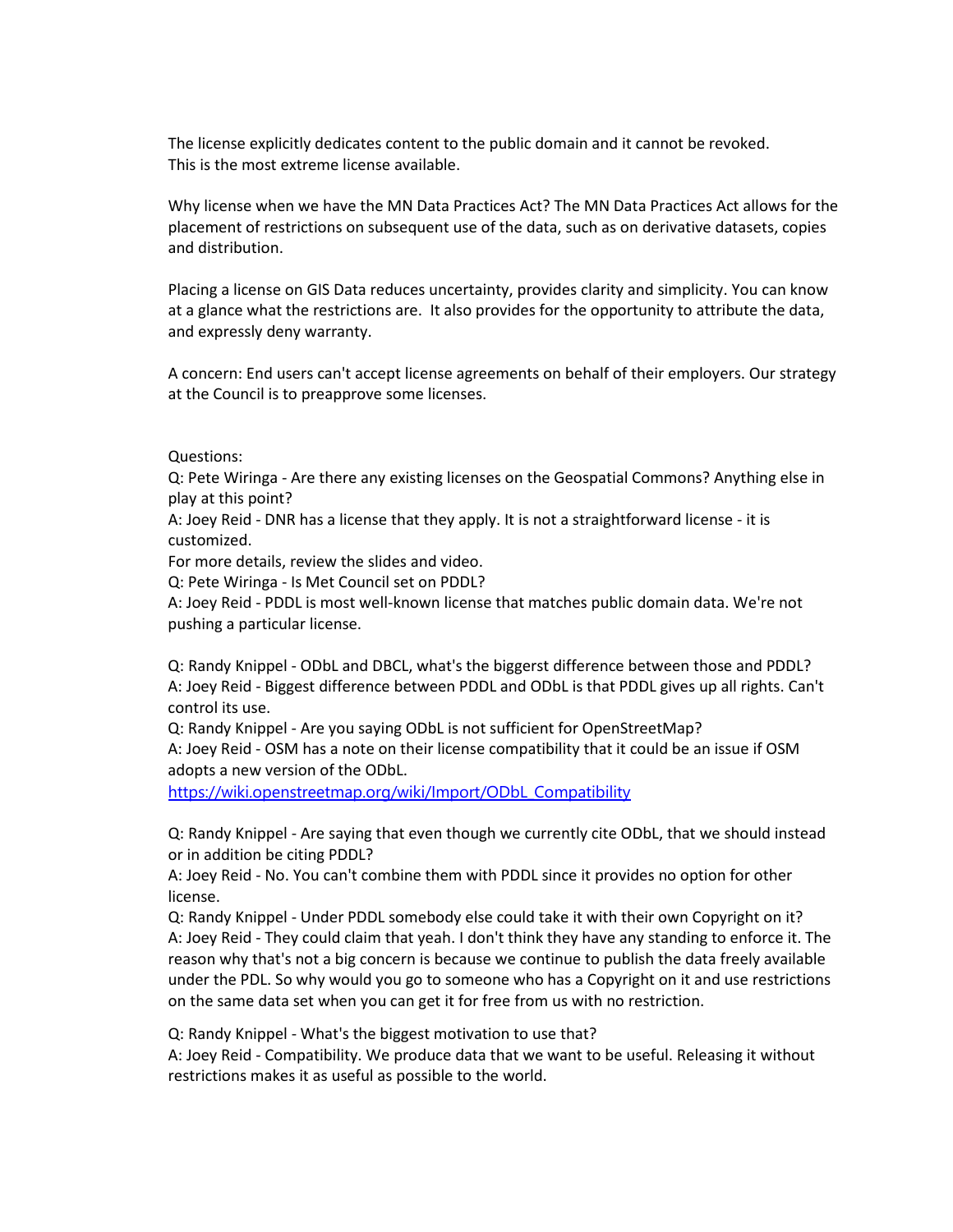Q: Alison Slaats - I heard you say that we could improve the Commons by exposing that CKAN property to allow to expose licenses if they're associated with resources on the comments. What other things could the commons as a tool do to make this easier? A: Joey Reid - I think associating specific licenses with each data set and exposing those is the key.

Q: Matt McGuire - Aggregating data is something we do in a number of cases and would want licensing to make continue to make that possible. Do you have thoughts about that?

A: Joey Reid - That's definitely something you would want to figure out a way ahead of time if possible. You could claim that the aggregated product is sort of distinct, and therefore falls under the most restrictive license. Which you know isn't going to be terribly restrictive in any case here. if it requires Attribution or something like that, then it might fall under that while still maintaining the public domain content separately under its own public domain license, for example. I like Tanya's suggestion here.

Tanya Mayer: We might consider adding the agreed upon license in the County Data Sharing Agreements.

Q: Randy Knippel - What happens if you if you don't cite anything? What is the default?

A: There is no default.

Randy Knippel - Meaning what? What we've got what we ran into is we adopt free and open data policy and so we just put the data out there without any restrictions, explicitly defined. But then we had people coming back, and now wanting us to sign their license that are there.

They wanted us to sign something to acknowledge that they could do what they wanted to do with it.

Joey Reid - It's essential for Google to know that they're not going to be sued for using your open data and if you're open data aren't covered by a really explicit clear agreement. They don't really know what they're getting into. That uncertainty is the risk.

## • 2022 Workplan Presentation (McGuire)

Matt McGuire presented the content of the draft 2022 workplan.

The draft was released to the CC two weeks (11/24) prior to the meeting.

Three changes were identified to the draft document:

- 1. Marcia Broman provided additional details to the GIS Data Provisioning for NextGen9-1- 1 project brief.
- 2. Changes to the CC Roster in the document
	- a. Remove Jessi Wyatt
	- b. Remove duplicates
- 3. Remove the priority number 10, Ash Borer Detection, from the project and priorities lists.

## 6. Vote to approve workplan (action item)

Erik Dahl asked for motions to approve the three changes to the draft work plan. Randy Knippel moved the to approve the three changes to the document. Pete Wiringa Seconded the motion. No discussion.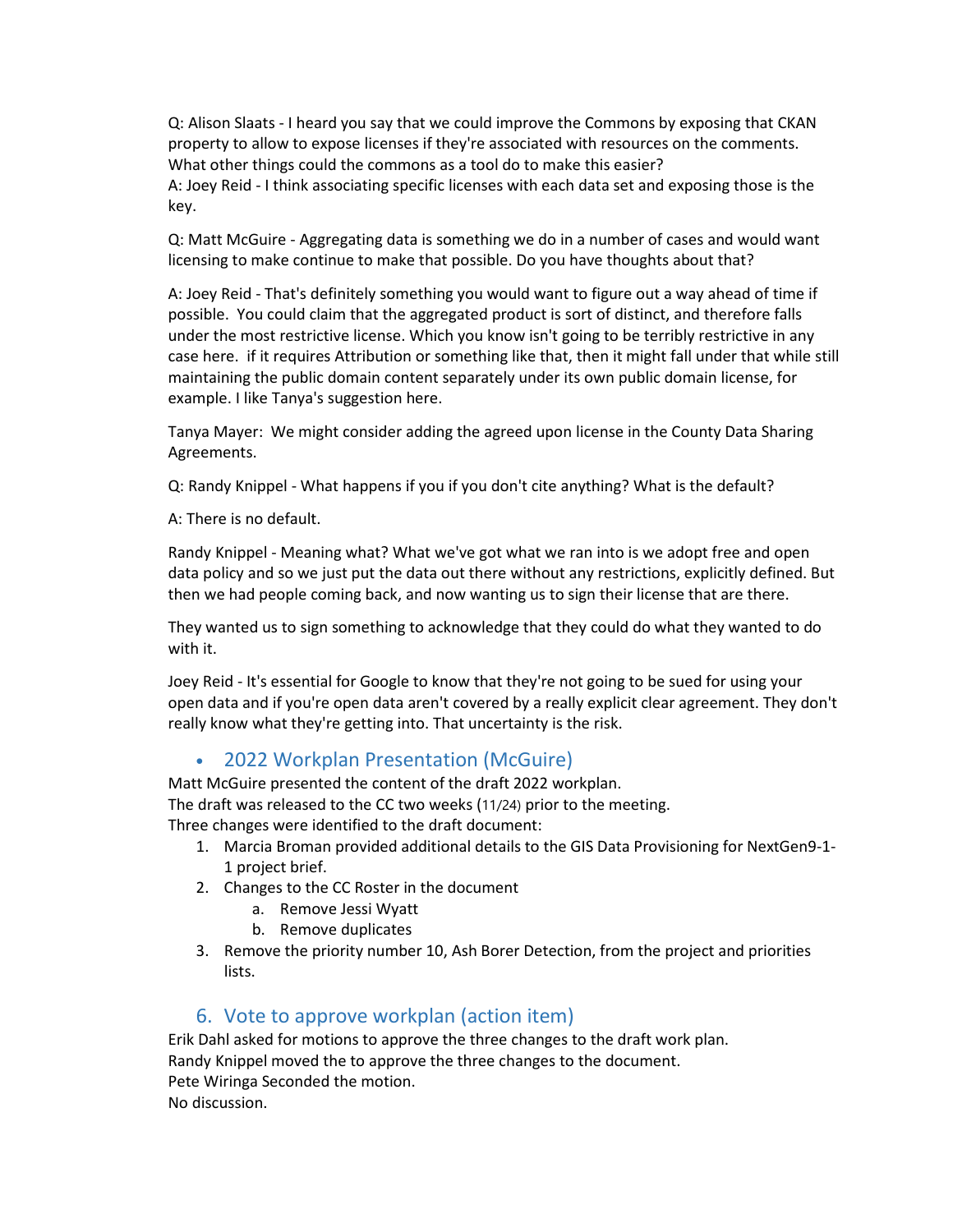#### **Motion passed.**

Erik Dahl asked for motions to approve the work plan as amended. Randy Knippel moves to approve the 2022 work plan as amended. David Brandt seconded the motion. No discussion.

**Motion to approve the 2022 MetroGIS Workplan as amended passed.**

## 7. Regional Data Upload (McGuire, Broman, Lusk et al.)

Matt McGuire gave a brief update on the Regional Data Upload topic. The state is planning on retiring the E911 CKAN portal which MetroGIS has been using to upload county datasets to be aggregated into regional datasets, including the AddressPoints, Centerlines and Parcel data.

We came up with an alternative plan to use the Met Council's ArcGIS Portal as an upload destination.

A script was developed and shared with each county via GitHub.

Hopefully, we will be able to move forward by the end of the year.

Marcia added that it was noted yesterday to the GIS managers that about half of the Metro counties that do upload data have successfully tested so and just finished up that testing and are ready to move on.

## 8. Lightning Round

#### *Joseph Mueller, MnDoT*

introduced himself. Joseph works in the Metro District Maintenance Asset Management area of MnDoT. Joseph holds one of two seats representing State Agencies on the Committee.

#### *Alison Slaats, MNGeo*

provided an update MnGeo and the Geospatial Advisory Council Parcel and Land Records Committee. The committee sent out a survey to all counties in Minnesota asking about the status of open data and willingness to share their parcel data publicly in an aggregated parcel dataset for the state.

MnGeo is hoping to have a first cut of an aggregated dataset of all counties that have opted-in to be published in January.

MnGeo would like Metro Counties to respond the survey.

Also, the GAC 3DGeo Central Mississippi Lidar acquisition block proposal to USGS was successful and recommended for funding. Thank you to MetroGIS and other partners on this call for making this proposal successful. 20 local partners committed \$1,580,685 and USGS recommended \$2,288,336 funding from 3DEP.

MnGeo Director/GIO Position posting:<https://bit.ly/3HOui2Q> (open until 12/14)

#### *Pete Wiringa, U of M*

There are a couple of talks to TCMUG/OSGeo on UUMPT in the archive. <https://www.osgeo.org/local-chapters/twin-cities-mn-usa-chapter/>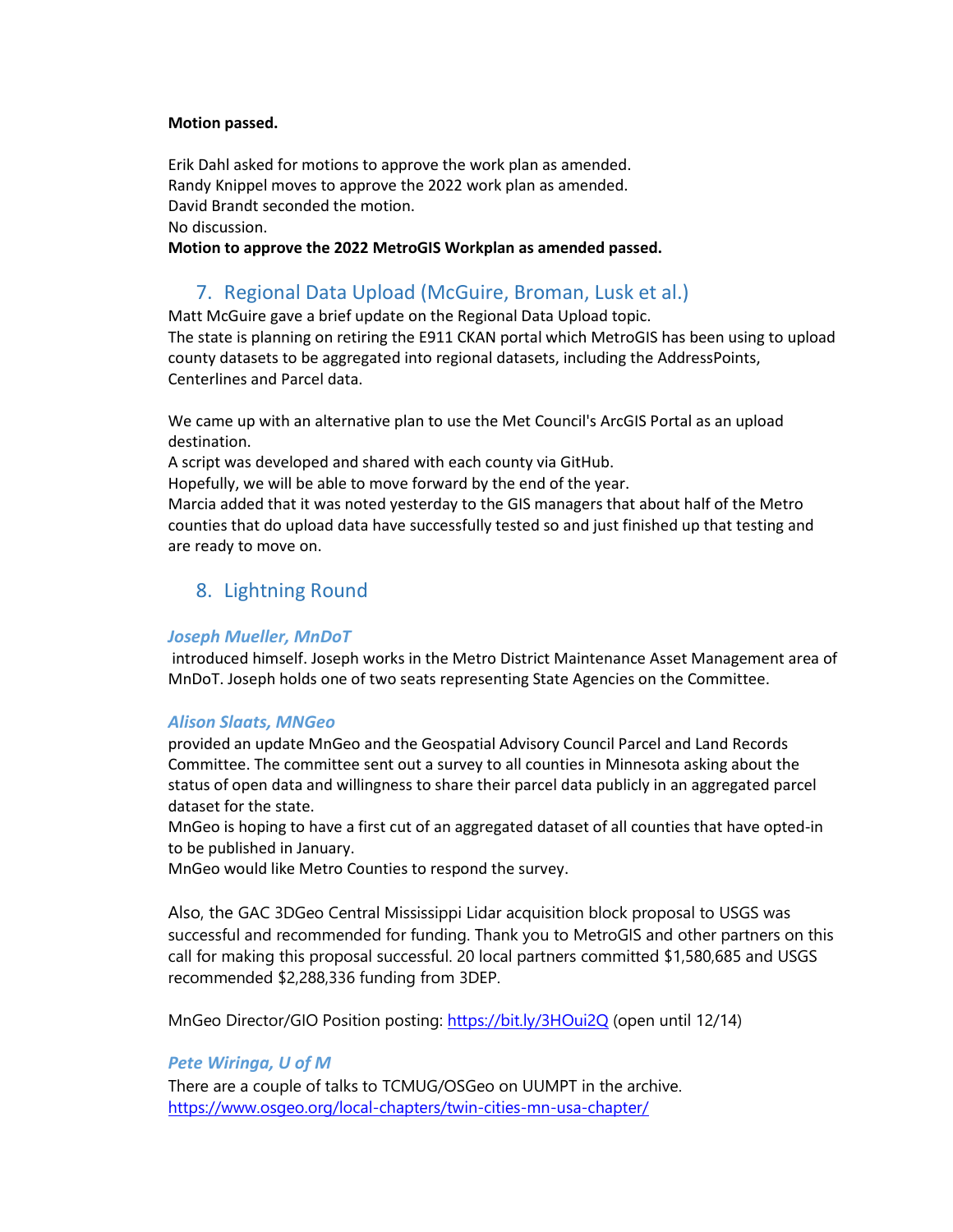U-Spatial is also hiring, two developers <https://jobsearch.cla.umn.edu/344968>

#### *Matt McGuire, Metropolitan Council*

Matt noted that Jessi Wyatt has left the Great Plains Institute and the Committee is now looking for a new representative from the Non-profit sector. Matt asked that if anyone knows someone who would be an good candidate to sit on the CC and represent non-profits, let us know.

#### *Catherine Hansen, DNR*

MNIT DNR ITS3 position to join the Wildlife Business Services Team as a web/mobile developer is open from 12/3/2021 – 12/10/2021

External applicants can access the posting here [Application Support Specialist -](https://careers.mn.gov/psp/mnjob/MNCAREERS/HRCR/c/HRS_HRAM_FL.HRS_CG_SEARCH_FL.GBL?Page=HRS_APP_JBPST_FL&Action=U&FOCUS=Applicant&SiteId=1001&JobOpeningId=50907&PostingSeq=1) ITS3 Job ID 50907

#### *Randy Knippel, Dakota County*

Randy introduced an intern, Maya Vellicolungara.

Randy mentioned that he is the chair of the Metro GIS Data producer workgroup which includes Metro County GIS Managers, and Matt McGuire from Met Council. The meetings are to discuss common issues and share projects we are working on. The group has met specifically to discuss priority number 8, increased frequency of Parcel updates. The group is looking to go to a bimonthly update frequency based on feedback from a meeting that Geoff Maas ran with data producers.

Also noted that if there are any questions to ask the counties, the MetroGIS Data Producer work group is a great forum for that. Let Randy know and he will get it on the agenda.

#### *David Brandt, Washington County*

David represents MetroGIS on the GAC and had this update. We have a GAC meeting next Wednesday, Dec 15th.

In addition to covering some stuff we've covered here, we will get an update on clean water council policy statement, open data parcel reports, looking at maybe a Hub for the GAC, a Lidar update, and a project prioritization effort similar to what we've done. If you've got any questions, ask David Brandt.

Anyone is welcome to attend the GAC meeting.

#### *Brad Henry*

Local one call group UUMPT for sharing underground utility data. This group includes Barb Cederburg and Steve Swazee. Brad suggests that MetroGIS should endorse this project.

We don't currently share underground utility information. Brad exhorts Dave to feature this at the next meeting.